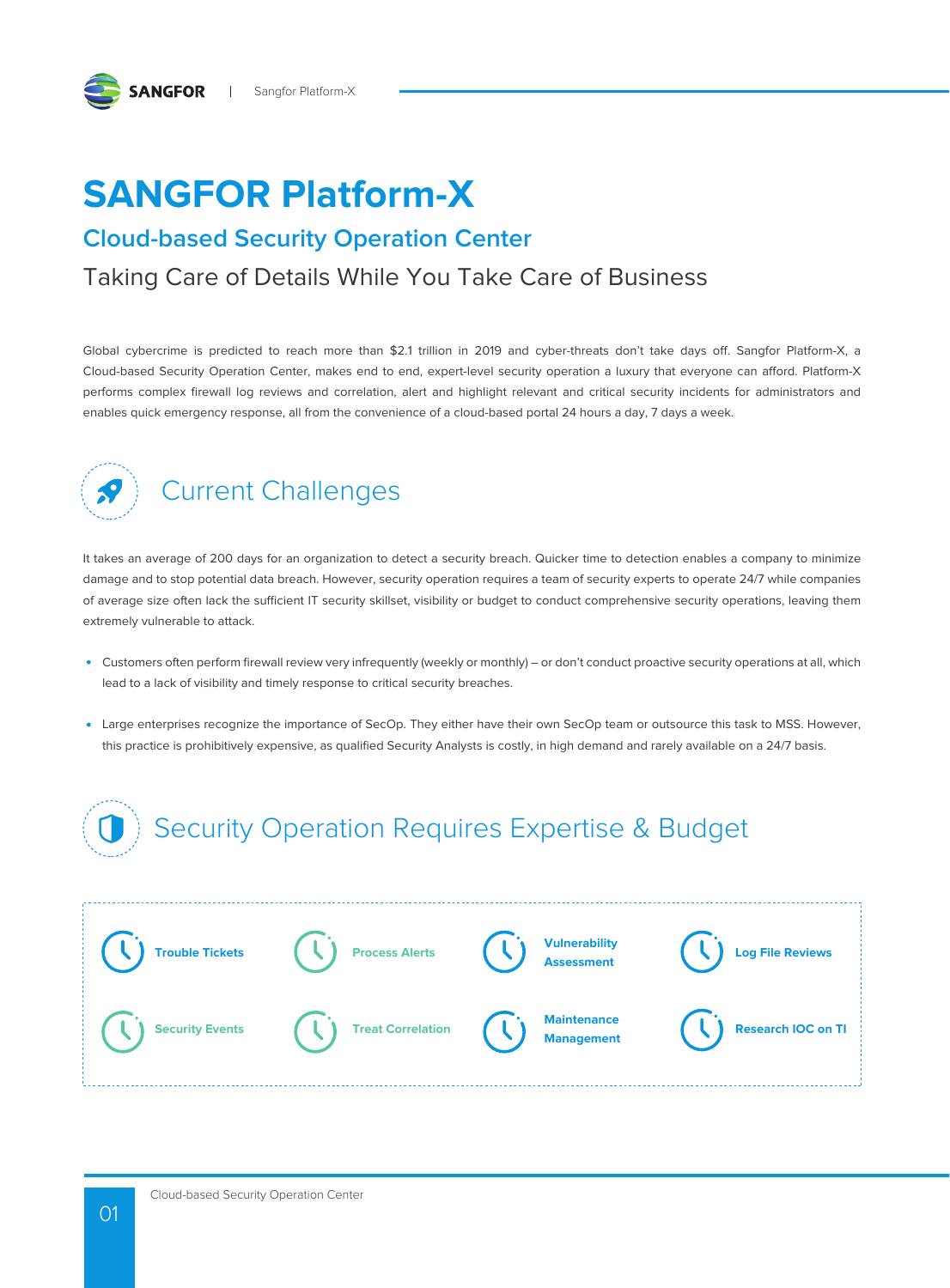

#### **Your Own Cloud-Based Security Operation Center:**

- Platform-X performs 24/7 time-consuming firewall log reviews on your behalf.
- Real-time risk detection to highlight relevant and critical security incidents.

How Does It Work?



Improve your overall risk posture by tasking Platform-X with performing basic incident response & quarantine of compromised assets.



- Platform-X requires Neural-X, an AI Enabled Cloud Platform for Threat Intelligence & Analytics developed by Sangfor Technologies.
- All participating Sangfor NGAF firewalls collectively share their logs with Platform-X. All logs are securely stored with multi-tenancy, designed to ensure privacy.
- Platform-X performs automated processing, correlation and TI look up, as well as human processing on the back end. Logs from customers or partners who have multiple firewalls under management are correlated.
- Security operation teams have access to their own Platform-X portal.
- The Platform-X portal gives users access to Advanced Threat Protection (including APT & Ransomware attacks, webshell events, etc), Asset Security Analysis (vulnerable business systems, targeted hosts, etc.) and Threat Intelligence.
- SecOps can directly block or quarantine certain assets from Platform-X.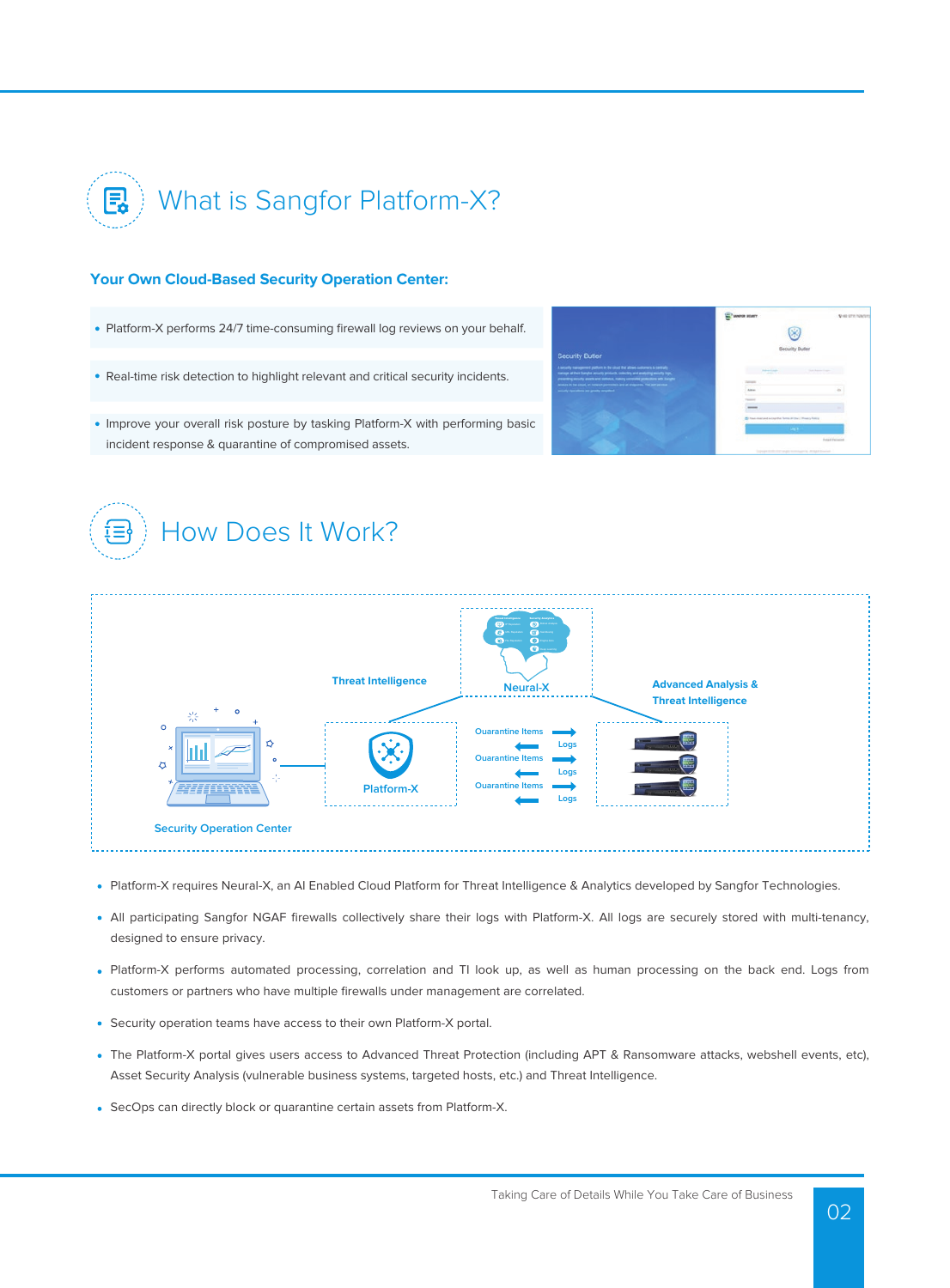# Protection Against Advanced Threats



Platform-X analyzes the entire network security log through an advanced threat model base on cloud big data, identifying high-risk external attacks and internal fault events in the user's network. Alarms are sent to the administrator via email in real-time, so the user is aware of any existing advanced threats in the network in a timely manner.

At the same time, the Platform-X works together with Sangfor NGAF to block IP addresses and network disconnection responses, helping users deal with advanced threats and avoid loss of assets.

#### **Advanced threat events include:**

| • Advanced Hacker based on techniques, persistency, attack duration as well as TI look up |  |  |
|-------------------------------------------------------------------------------------------|--|--|
|                                                                                           |  |  |
| $\bullet$ APT                                                                             |  |  |
|                                                                                           |  |  |
| • Webshell                                                                                |  |  |
|                                                                                           |  |  |
| • Botnet Virus                                                                            |  |  |
|                                                                                           |  |  |
| • Virus/malware Infection                                                                 |  |  |